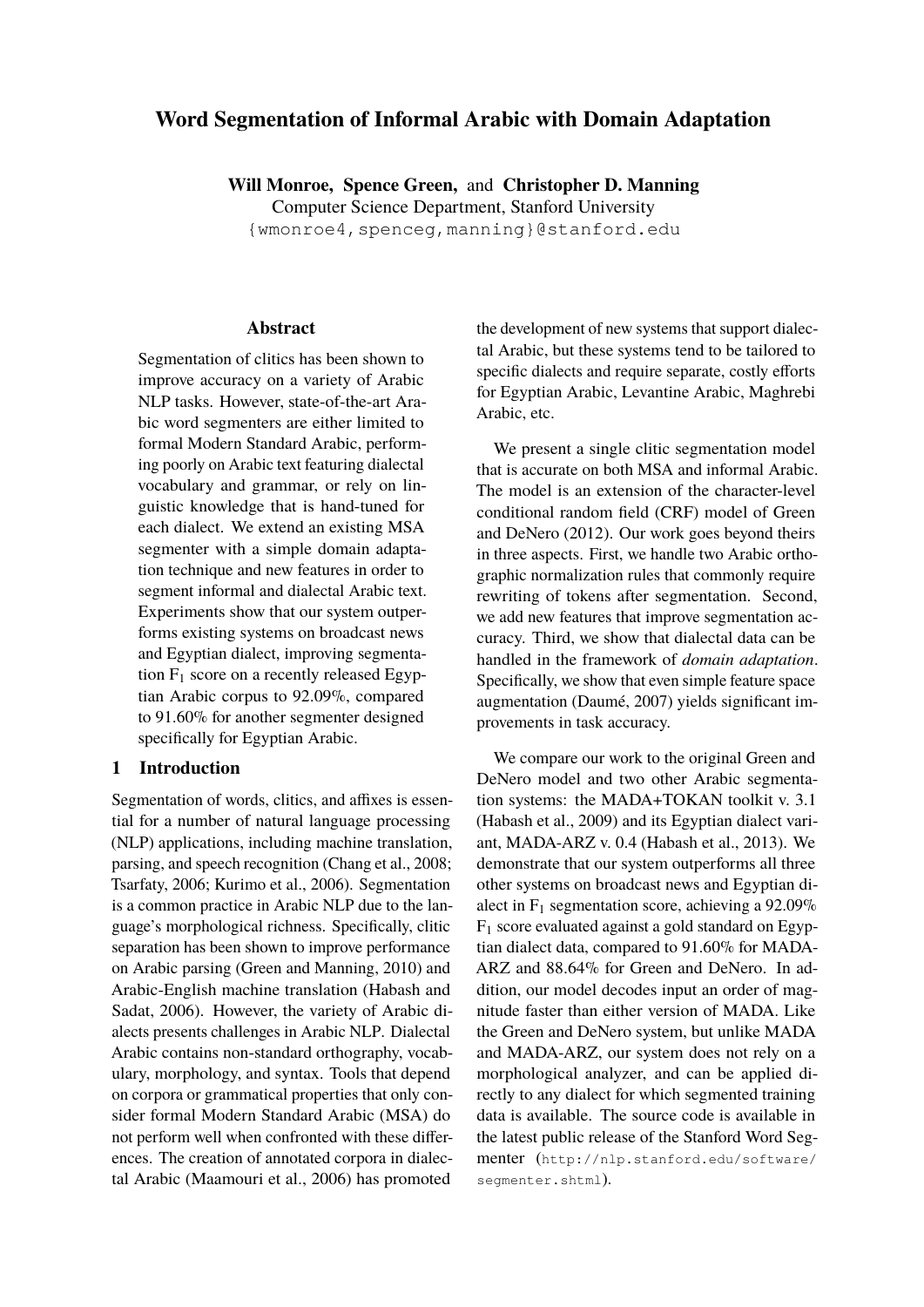## **2 Arabic Word Segmentation Model**

A CRF model (Lafferty et al., 2001) defines a distribution  $p(Y|X; \theta)$ , where  $X = \{x_1, \dots, x_N\}$  is the observed input sequence and  $Y = \{y_1, \ldots, y_N\}$  is the sequence of labels we seek to predict. Green and DeNero use a linear-chain model with X as the sequence of input *characters*, and Y<sup>∗</sup> chosen according to the decision rule

$$
\mathbf{Y}^* = \arg \max_{\mathbf{Y}} \sum_{i=1}^N \theta^{\top} \phi(\mathbf{X}, y_i, \dots, y_{i-3}, i) .
$$

where  $\phi$  is the feature map defined in Section 2.1. Their model classifies each  $y_i$  as one of I (continuation of a segment), O (whitespace outside any segment), B (beginning of a segment), or F (pregrouped foreign characters).

Our segmenter expands this label space in order to handle four Arabic-specific orthographic rules. In our model, each  $y_i$  can take on one of the five values  $\{I, O, B, F, Rew\}$ , where the label Rew indicates one of the following orthographic rewrites:

- if the current character is the Arabic letter  $\bigcup$ *l*, it should start a new segment and be transformed into the definite article **J** *al-* when segmented. This type of transformation occurs after the prefix  $\bigcup$  *li*- "to".
- if the current character is the letter  $\sigma$  *t*, it is a continuation but should become the letter :<br>ö *h* when segmented. Arabic orthography rules<br>restrict the occurrence of  $\ddot{\delta}$  *h* to the word-final restrict the occurrence of  $\ddot{\textbf{s}}$  *h* to the word-final restrict the occurrence of  $\delta$  *n* to the word-final<br>position, writing it instead as  $\sigma$  *t* whenever it is followed by a clitic.
- if the current character is the letter ø *<sup>y</sup>* or ø  $\bar{a}$ , it is a continuation but should become the opposite letter. In MSA, certain prepositions are spelled with a ø *a¯* that becomes ø *y* when a clitic follows; in Egyptian dialect, these two letters are often interchangeable.

### **2.1 Features**

The model of Green and DeNero is a third-order (i.e., 4-gram) Markov CRF, employing the following indicator features:

• a five-character window around the current character: for each  $-2 \le \delta \le 2$  and  $1 \le i \le$ N, the triple  $(x_{i+\delta}, \delta, y_i)$ 

- $\bullet$  *n*-grams consisting of the current character and up to three preceding characters: for each  $2 \leq n \leq 4$  and  $n \leq i \leq N$ , the character-sequence/label-sequence pair  $(x_{i-n+1} \ldots x_i, y_{i-n+1} \ldots y_i)$
- whether the current character is punctuation
- whether the current character is a digit
- the Unicode block of the current character
- the Unicode character class of the current character

In addition to these, we include two other types of features motivated by specific errors the original system made on Egyptian dialect development data:

- Word length and position within a word: for each  $1 \le i \le N$ , the pairs  $(\ell, y_i)$ ,  $(a, y_i)$ , and  $(b, y_i)$ , where  $\ell$ , a, and b are the total length of the word containing  $x_i$ , the number of characters after  $x_i$  in the word, and the number of characters before  $x_i$  in the word, respectively. Some incorrect segmentations produced by the original system could be ruled out with the knowledge of these statistics.
- First and last two characters of the current word, separately influencing the first two labels and the last two labels: for each word consisting of characters  $x_s \dots x_t$ , the tuples  $(x_s x_{s+1}, x_{t-1} x_t, y_s y_{s+1},$  "begin") and  $(x_s x_{s+1}, x_{t-1} x_t, y_{t-1} y_t, "end")$ . This set of features addresses a particular dialectal Arabic construction, the negation  $\omega$   $m\bar{a}$  + [verb] + *-sh*, which requires a matching prefix and suffix to be segmented simultaneously. This feature set also allows the model to take into account other interactions between the beginning and end of a word, particularly those involving the definite article  $\Box$  *al-*.

A notable property of this feature set is that it remains highly dialect-agnostic, even though our additional features were chosen in response to errors made on text in Egyptian dialect. In particular, it does not depend on the existence of a dialectspecific lexicon or morphological analyzer. As a result, we expect this model to perform similarly well when applied to other Arabic dialects.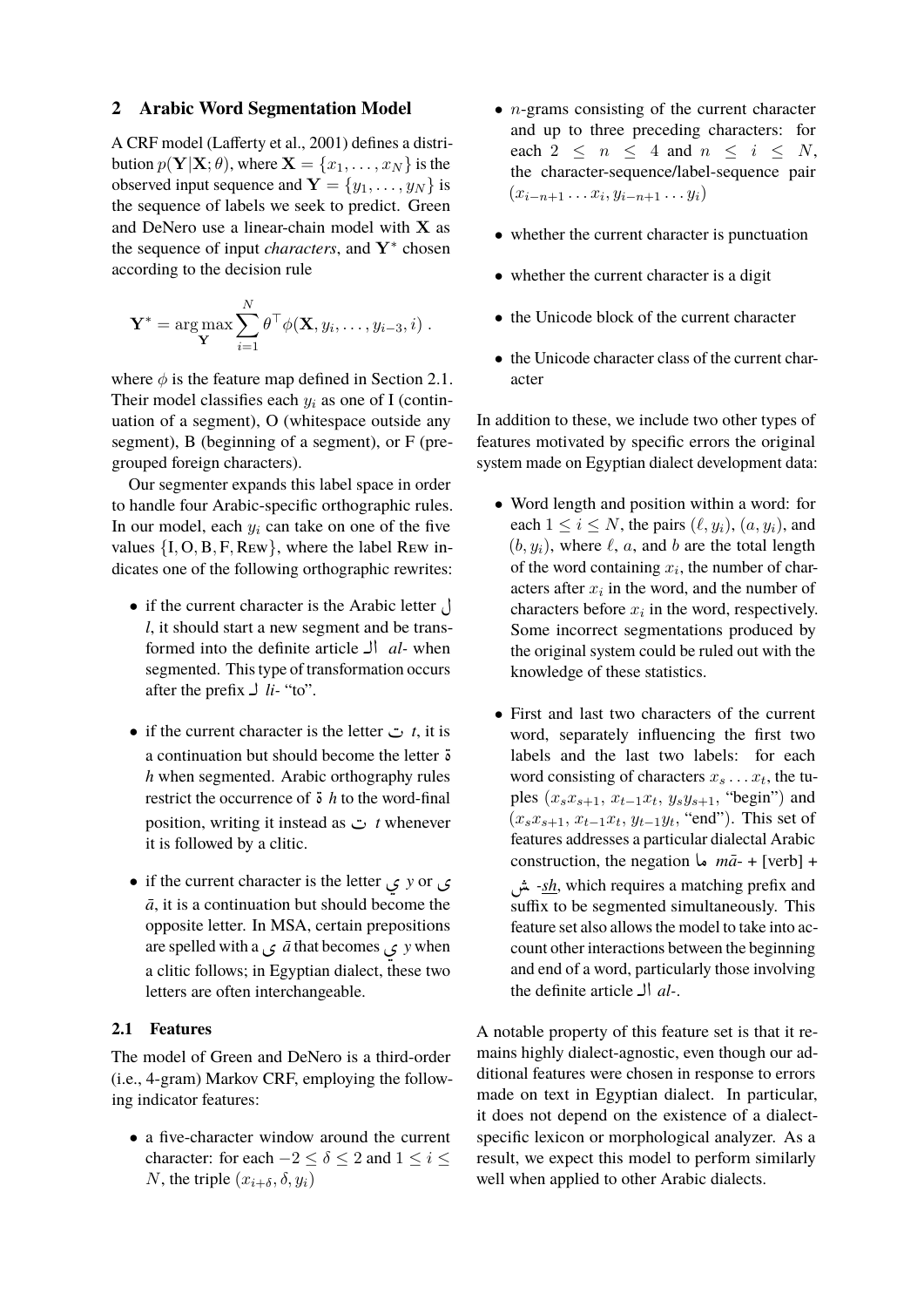|                         |                      | $F_1$ (%) |       | TEDEval $(\%)$ |       |       |       |
|-------------------------|----------------------|-----------|-------|----------------|-------|-------|-------|
| Model                   | <b>Training Data</b> | ATB       | BN    | ARZ            | ATB   | BN    | ARZ   |
| GD                      | <b>ATB</b>           | 97.42     | 95.84 | 74.80          | 98.01 | 97.10 | 79.95 |
| GD                      | $+BN+ARZ$            | 96.77     | 96.28 | 88.64          | 97.69 | 97.27 | 89.33 |
| $+$ Rew                 | <b>ATB</b>           | 97.44     | 95.85 | 74.43          | 98.24 | 97.35 | 80.14 |
| $+$ Rew                 | $+BN$                | 97.50     | 97.19 | 77.55          | 98.27 | 98.11 | 82.06 |
| $+$ Rew                 | $+BN+ARZ$            | 96.76     | 96.31 | 88.57          | 97.90 | 97.54 | 89.76 |
| $+$ Rew $+$ DA          | $+BN+ARZ$            | 97.53     | 96.99 | 90.37          | 98.28 | 98.00 | 90.86 |
| $+$ Rew $+$ DA $+$ Feat | $+BN+ARZ$            | 98.23     | 97.61 | 92.10          | 98.62 | 98.34 | 92.05 |

Table 1: Development set results. **GD** is the model of Green and DeNero (2012). **Rew** is support for orthographic rewrites with the RewAl and RewTa labels. The fifth row shows the strongest baseline, which is the GD+Rew model trained on the concatenated training sets from all three treebanks. **DA** is domain adaptation via feature space augmentation. **Feat** adds the additional feature templates described in section 2.1. **ATB** is the newswire ATB; **BN** is the Broadcast News treebank; **ARZ** is the Egyptian treebank. Best results (**bold**) are statistically significant ( $p < 0.001$ ) relative to the strongest baseline.

# **2.2 Domain adaptation**

In this work, we train our model to segment Arabic text drawn from three domains: newswire, which consists of formal text in MSA; broadcast news, which contains scripted, formal MSA as well as extemporaneous dialogue in a mix of MSA and dialect; and discussion forum posts written primarily in Egyptian dialect.

The approach to domain adaptation we use is that of *feature space augmentation* (Daumé, 2007). Each indicator feature from the model described in Section 2.1 is replaced by  $N + 1$  features in the augmented model, where  $N$  is the number of domains from which the data is drawn (here,  $N =$ 3). These  $N + 1$  features consist of the original feature and N "domain-specific" features, one for each of the N domains, each of which is active only when both the original feature is present and the current text comes from its assigned domain.

## **3 Experiments**

We train and evaluate on three corpora: parts 1–3 of the newswire Arabic Treebank  $\overline{(ATB)}$ , the Broadcast News Arabic Treebank  $(BN)$ , <sup>2</sup> and parts  $1-8$ of the BOLT Phase 1 Egyptian Arabic Treebank  $(ARZ)$ .<sup>3</sup> These correspond respectively to the domains in section 2.2. We target the segmentation scheme used by these corpora (leaving morphological affixes and the definite article attached). For the

ATB, we use the same split as Chiang et al. (2006). For the other two corpora, we use the procedure defined by Diab et al.  $(2013).<sup>4</sup>$  We train the Green and DeNero model and our improvements using L-BFGS with  $L_2$  regularization.

#### **3.1 Evaluation metrics**

We use two evaluation metrics in our experiments. The first is an  $F_1$  precision-recall measure, ignoring orthographic rewrites.  $F_1$  scores provide a more informative assessment of performance than wordlevel or character-level accuracy scores, as over 80% of tokens in the development sets consist of only one segment, with an average of one segmentation every 4.7 tokens (or one every 20.4 characters).

The second metric we use is the TEDEval metric (Tsarfaty et al., 2012). TEDEval was developed to evaluate joint segmentation and parsing<sup>5</sup> in Hebrew, which requires a greater variety of orthographic rewrites than those possible in Arabic. Its edit distance-based scoring algorithm is robust enough to handle the rewrites produced by both MADA and our segmenter.

We measure the statistical significance of differences in these metrics with an approximate randomization test (Yeh, 2000; Padó, 2006), with  $R = 10,000$  samples.

<sup>1</sup>LDC2010T13, LDC2011T09, LDC2010T08

<sup>&</sup>lt;sup>2</sup>LDC2012T07

<sup>3</sup>LDC2012E{93,98,89,99,107,125}, LDC2013E{12,21}

<sup>&</sup>lt;sup>4</sup>Listings for these splits are available at http://nlp.stanford.edu/software/parserarabic-data-splits.shtml.

<sup>&</sup>lt;sup>5</sup>In order to evaluate segmentation in isolation, we convert each segmented sentence from both the model output and the gold standard to a flat tree with all segments descending directly from the root.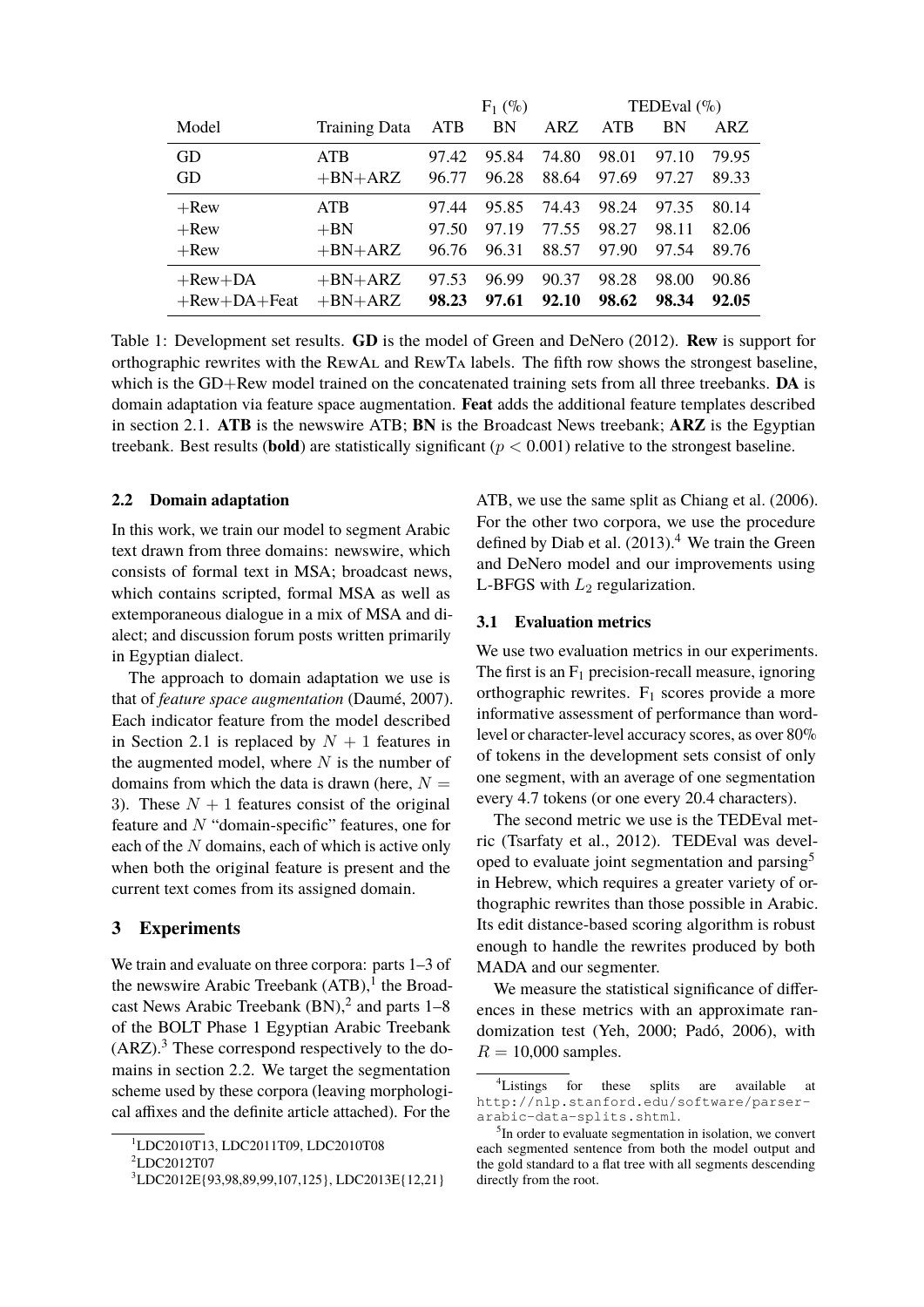|                                                                | $F_1$ (%) |                                     |  | TEDEval $(\% )$ |  |      |
|----------------------------------------------------------------|-----------|-------------------------------------|--|-----------------|--|------|
|                                                                | ATR       | <b>BN</b>                           |  | ARZ ATB BN      |  | ARZ. |
| <b>MADA</b>                                                    |           | 98.01 97.06 76.85 98.64 97.98 84.45 |  |                 |  |      |
| MADA-ARZ                                                       |           | 93.65 94.82 91.60 95.32 96.38 93.33 |  |                 |  |      |
| GD+Rew+DA+Feat $98.24$ $97.39$ $92.09$ $98.74$ $98.29$ $92.32$ |           |                                     |  |                 |  |      |

Table 2: Test set results. Our final model (last row) is trained on all available data (ATB+BN+ARZ). Font style indicates significance relative to the next highest model (**bold**:  $p < 0.001$ , *bold italic*:  $p < 0.05$ ).

|                       | ATR | <b>BN</b>                                       | ARZ. |
|-----------------------|-----|-------------------------------------------------|------|
| <b>MADA</b>           |     | $705.6 \pm 5.1$ $472.0 \pm 0.8$ $767.8 \pm 1.9$ |      |
| MADA-ARZ              |     | $784.7 \pm 1.6$ $492.1 \pm 4.2$ $779.0 \pm 2.7$ |      |
| $GD+$ Rew $+DA+$ Feat |     | $90.0 \pm 1.0$ $59.5 \pm 0.3$ $72.7 \pm 0.2$    |      |

Table 3: Wallclock time (in seconds) for MADA, MADA-ARZ, and our model for decoding each of the three development datasets. Means and standard deviations were computed for 10 independent runs.

## **3.2 Results**

Table 1 contains results on the development set for the model of Green and DeNero and our improvements. Using domain adaptation alone helps performance on two of the three datasets (with a statistically insignificant decrease on broadcast news), and our additional features further improve segmentation on all datasets. Table 2 shows the segmentation scores our model achieves when evaluated on the three test sets, as well as the results for MADA and MADA-ARZ. Our segmenter matches or outperforms both MADA and MADA-ARZ on all metrics and datasets except for the TEDEval metric on the Egyptian dataset, which reflects the greater variety of orthographic normalizations (Habash et al., 2012) implemented in MADA-ARZ. In addition, our segmenter is faster than MADA. Table 3 compares the running times of the three systems. Our segmenter achieves a 7x or more speedup over MADA and MADA-ARZ on all datasets.

## **4 Error Analysis**

We randomly sampled 100 of the errors made by our final model on the ARZ development set; see Table 4. These errors fall into three general categories:

- typographical errors and annotation inconsistencies in the gold data;
- errors that can be fixed with a fuller analysis of just the problematic token, and therefore represent a deficiency in the feature set; and
- errors that would require additional context or sophisticated semantic awareness to fix.

# **4.1 Typographical errors and annotation inconsistencies**

Of the 100 errors we sampled, 33 are due to typographical errors or inconsistencies in the gold data. We classify 7 as typos and 26 as annotation inconsistencies, although the distinction between the two is murky: typos are intentionally preserved in the treebank data, but segmentation of typos varies depending on how well they can be reconciled with standard Arabic orthography. Four of the seven typos are the result of a missing space, such as: .<br>.

- ú ÍAJ ÊËAK Qê *yashar-bi-'l-layal¯ ¯ı* "staysawakeat- $\overline{\phantom{a}}$  night" (QîD *yashar* <sup>+</sup> K . *bi-* <sup>+</sup> ú ÍAJ ÊË@ *al-layal¯ ¯ı*)  $\cdot$ .  $\overline{\phantom{0}}$ ֦֧֦֦֦֦֦֦֦֦֦֦֦֦֦֧֦֦֦֧֦֧֜֜֜֜֜֜֜֜֜ ์<br>e<br>S
- عملت) ''madeus' (عملتناأن •<br>عملت) ''madeus  $\overline{a}$ J  $\overline{a}$ ,*amilat* <sup>+</sup> A J *-na¯* <sup>+</sup> à @ -*an*)  $\overline{a}$ .<br>.  $\frac{1}{2}$

The first example is segmented in the Egyptian treebank but is left unsegmented by our system; the second is left as a single token in the treebank but is split into the above three segments by our system.

Of the annotation inconsistencies that do not involve typographical errors, a handful are segmentation mistakes; in most cases, however, the segmentation is justifiable but arbitrary. In particular, a few colloquial "filler" expressions are sometimes not segmented, despite containing Arabic clitics that are segmented elsewhere in the data. These include ،<br>ا i<br>. .<br>ن ľ, .<br>ت . e segmented elsewhere in the data. These include<br>*j rabbinā* "[our] Lord" (oath); **a** a*damā* ...<br>"when"/"while"; and خلّيك khallīk "keep"/"stay".  $\ddot{\cdot}$ ์<br>. Ê j Also, tokens containing foreign words are sometimes not segmented, despite carrying clitics. An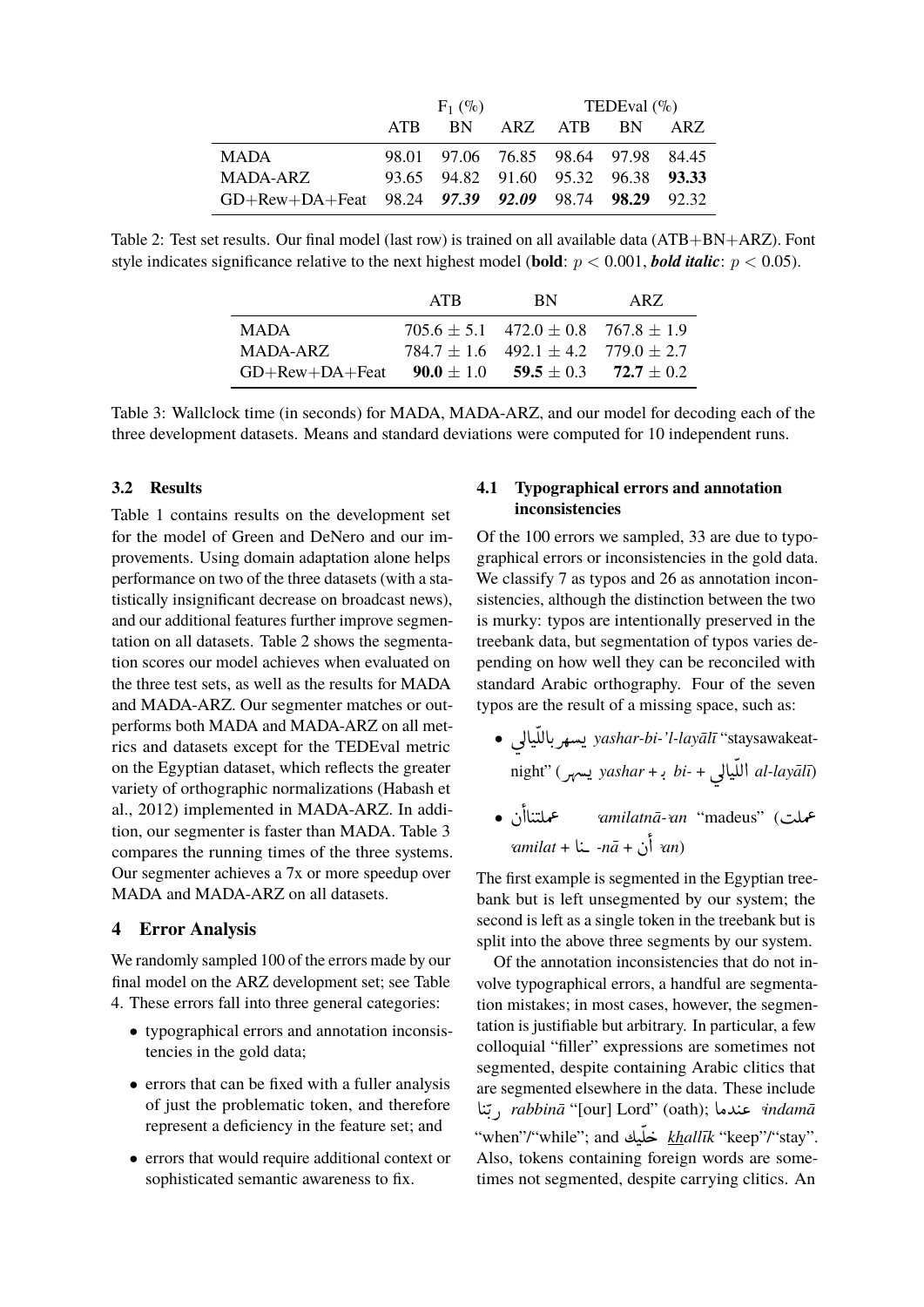| Category                   | $#$ of errors |
|----------------------------|---------------|
| Abnormal gold data         | 33            |
| Typographical error        |               |
| Annotation inconsistency   | 26            |
| Need full-token features   | 36            |
| Need more context          | 31            |
| $\vee$ , wlā               | 5             |
| <i>nā</i> : verb/pron- ينا | 7             |
| -y: <i>nisbal</i> pron     | 4             |
| other                      | 15            |

Table 4: Counts of error categories (out of 100 randomly sampled ARZ development set errors).

example isQ Óð *wamistur* "and *Mister* [English]", l. , which could be segmented as ه *wa-* + بر which could be segmented as l.

# **4.2 Features too local**

In 36 of the 100 sampled errors, we conjecture that the presence of the error indicates a shortcoming of the feature set, resulting in segmentations that make sense locally but are not plausible given the full token. Two examples of these are:

- é ®K Q¢ ¯ð *wafit .ar¯ıqah* "and in the way" seg- $\overline{a}$ l. <u>ر</u> wafitarıqah "and in the way" seg<br>mented as مطريقة + -wa و mented as  $\overline{\phantom{a}}$ h<br>.. <u>ر</u> analysis is *ف+ -wa*- و analysis is **j** *wa*- + t.  $\frac{u}{u}$ <u>بہ</u> .*tarıqah) طريعه + -ti فـ + -wa و analysis is*<br>*ftr* "break"/"breakfast" is a common Aratr "break"/"breaktast" is a common Ara-<br>• ق g should indi- و hic root, but the presence of bic root, but the presence of  $\sigma$  a should in cate that *.*  $ftr$  is not the root in this case.
- Ñê ÒîE Bð *walayuhimmhum ¯* "and it's not im-ِ<br>س portant to them" segmented as  $\theta$  *wa*- +  $\theta$ ر<br>*li-* + شوم + *-ayuhimm*- عليهم + *hum* (correct <u>ิ</u><br>ม analysis is  $ya + 9 = wa + b$  *la<sup>timm</sup>* + ِ<br>س م<br>*lāyh لا*يه *-hum*). The 4-character window في *lāyh* ر<br>پ occurs commonly with a segment boundary occurs commonly with a segment boundary<br>after the *J l*, but the segment L -ayuhimm is not a well-formed Arabic word.

# **4.3 Context-sensitive segmentations and multiple word senses**

In the remaining 31 of 100 errors, external context is needed. In many of these, it is not clear how to address the error without sophisticated semantic reasoning about the surrounding sentence.

One token accounts for five of these errors:  $\lambda$ , *wlā*, which in Egyptian dialect can be analyzed as dia, which in Egyptian analogy can be analyzed as<br>walla $\vec{a}$ , wa- +  $\vec{b}$  la<sup>o</sup> "and [do/does] not" or as  $\vec{b}$ , walla į

"or". In a few cases, either is syntactically correct, and the meaning must be inferred from context.

Two other ambiguities are a frequent cause of error and seem to require sophisticated disambiguation. The first is  $\frac{1}{4}$  *-nā*, which is both a first person  $\overline{a}$ plural object pronoun and a first person plural past tense ending. The former is segmented, while the latter is not. An example of this is the pair like  $\overline{a}$ ilmunā "our knowledge" (محمد *ilmunā* محمد *ilmunā* "our knowledge" (محمد *ilmu* + L ֚֚֡֡֡֝֬<br>֧֚֚֝<br>֚֚֝ versus A JÒÊ« ,*alimna¯* "we knew" (one segment). ֦ The other is  $\rightarrow$  *y*, which is both a first person į singular possessive pronoun and the *nisba* suffix ("of or related to"); only the former is segmented. One example of this distinction that appeared in the One example of this distinction that appeared in the<br>development set is the pair موضوعی *mawḍū̄*ī "my  $\overline{\phantom{0}}$ topic" (د - چ + mawdū موضوعي mawdū موضوعي<br>موضوعيّ versus (<del>د</del> - چ + mawdū موضوع) į *mawdū* $\overline{\tau}$ *y* "topical", "objective".  $\frac{1}{1}$ 

# **5 Conclusion**

In this paper we demonstrate substantial gains on Arabic clitic segmentation for both formal and dialectal text using a single model with dialectindependent features and a simple domain adaptation strategy. We present a new Arabic segmenter which performs better than tools employing sophisticated linguistic analysis, while also giving impressive speed improvements. We evaluated our segmenter on broadcast news and Egyptian Arabic due to the current availability of annotated data in these domains. However, as data for other Arabic dialects and genres becomes available, we expect that the model's simplicity and the domain adaptation method we use will allow the system to be applied to these dialects with minimal effort and without a loss of performance in the original domains.

#### **Acknowledgments**

We thank the three reviewers, Nizar Habash for helping discover and correct problems in processing the LDC data, and Reut Tsarfaty for valuable correspondence regarding TEDEval. The second author is supported by a National Science Foundation Graduate Research Fellowship. This work was supported by the Defense Advanced Research Projects Agency (DARPA) Broad Operational Language Translation (BOLT) program through IBM. Any opinions, findings, and conclusions or recommendations expressed in this material are those of the author(s) and do not necessarily reflect the view of DARPA or the US government.